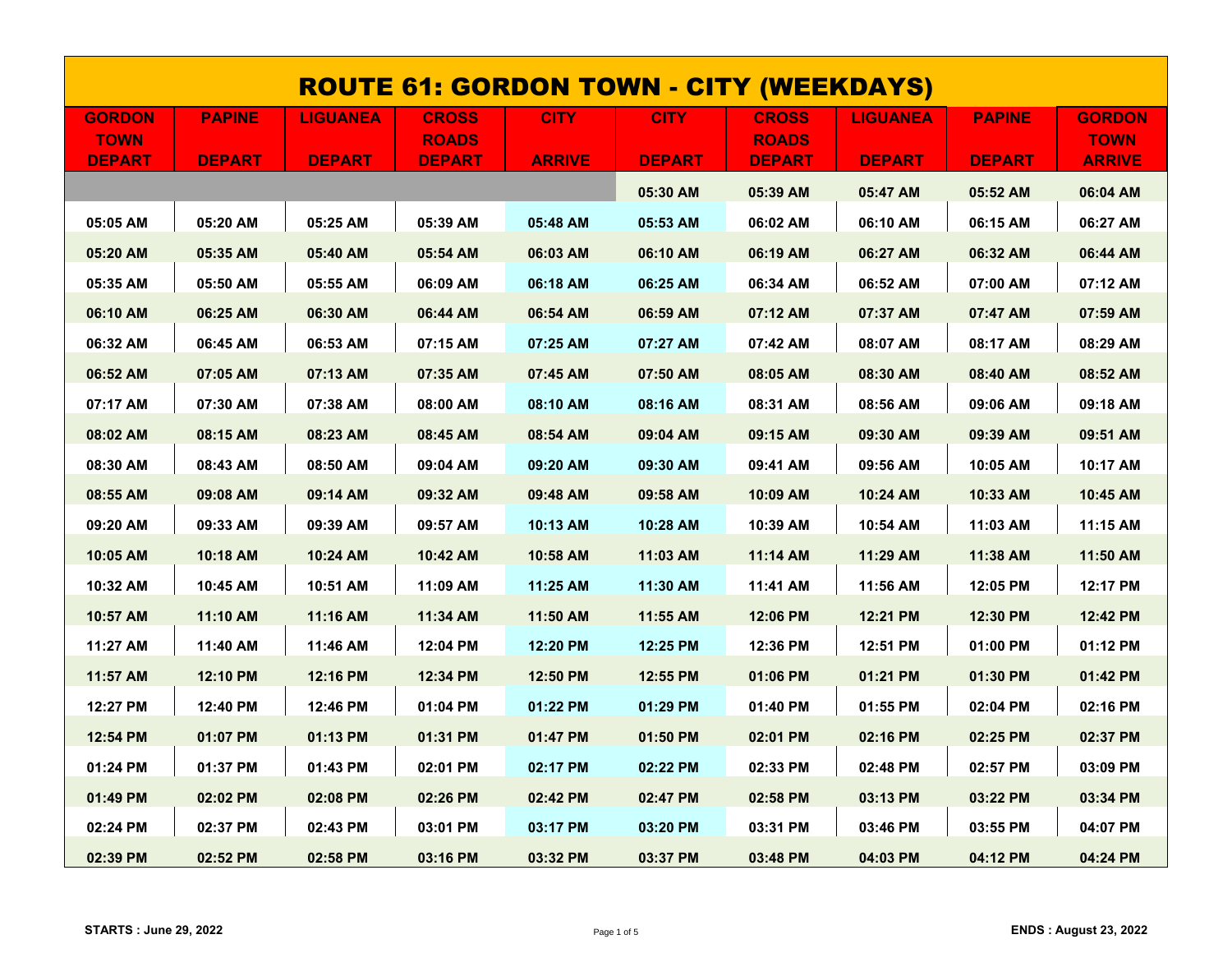| 03:19 PM      | 03:32 PM      | 03:38 PM        | 03:56 PM      | 04:12 PM      | 04:17 PM      | 04:30 PM                                        | 04:53 PM        | 05:03 PM      | 05:15 PM      |
|---------------|---------------|-----------------|---------------|---------------|---------------|-------------------------------------------------|-----------------|---------------|---------------|
| 03:42 PM      | 03:55 PM      | 04:01 PM        | 04:19 PM      | 04:28 PM      | 04:30 PM      | 04:43 PM                                        | 05:06 PM        | 05:16 PM      | 05:28 PM      |
| 04:07 PM      | 04:20 PM      | 04:27 PM        | 04:41 PM      | 04:50 PM      | 04:55 PM      | 05:08 PM                                        | 05:31 PM        | 05:41 PM      | 05:53 PM      |
| 04:27 PM      | 04:40 PM      | 04:47 PM        | 05:01 PM      | 05:10 PM      | 05:15 PM      | 05:28 PM                                        | 05:51 PM        | 06:01 PM      | 06:13 PM      |
| 05:17 PM      | 05:30 PM      | 05:37 PM        | 05:51 PM      | 06:00 PM      | 06:03 PM      | 06:16 PM                                        | 06:39 PM        | 06:46 PM      | 06:58 PM      |
| 05:34 PM      | 05:47 PM      | 05:54 PM        | 06:08 PM      | 06:17 PM      | 06:27 PM      | 06:36 PM                                        | 06:50 PM        | 06:55 PM      | 07:07 PM      |
| 05:54 PM      | 06:07 PM      | 06:14 PM        | 06:28 PM      | 06:37 PM      | 06:42 PM      | 06:51 PM                                        | 07:01 PM        | 07:06 PM      | 07:18 PM      |
| 06:14 PM      | 06:27 PM      | 06:34 PM        | 06:48 PM      | 06:57 PM      | 07:05 PM      | 07:13 PM                                        | 07:23 PM        | 07:28 PM      | 07:40 PM      |
| 06:59 PM      | 07:12 PM      | 07:17 PM        | 07:28 PM      | 07:37 PM      | 07:39 PM      | 07:47 PM                                        | 07:57 PM        | 08:02 PM      | 08:14 PM      |
| 07:24 PM      | 07:37 PM      | 07:42 PM        | 07:53 PM      | 08:02 PM      | 08:07 PM      | 08:15 PM                                        | 08:25 PM        | 08:30 PM      | 08:42 PM      |
| 07:49 PM      | 08:02 PM      | 08:07 PM        | 08:18 PM      | 08:27 PM      | 08:32 PM      | 08:40 PM                                        | 08:50 PM        | 08:55 PM      | 09:07 PM      |
| 08:19 PM      | 08:32 PM      | 08:37 PM        | 08:48 PM      | 09:00 PM      |               |                                                 |                 |               |               |
| 08:49 PM      | 09:02 PM      | 09:07 PM        | 09:18 PM      | 09:27 PM      | 09:29 PM      | 09:37 PM                                        | 09:47 PM        | 09:52 PM      | 10:04 PM      |
|               |               |                 |               |               |               | <b>ROUTE 61: GORDON TOWN - CITY (SATURDAYS)</b> |                 |               |               |
|               |               |                 |               |               |               |                                                 |                 |               |               |
| <b>CITY</b>   | <b>CROSS</b>  | <b>LIGUANEA</b> | <b>PAPINE</b> | <b>GORDON</b> | <b>GORDON</b> | <b>PAPINE</b>                                   | <b>LIGUANEA</b> | <b>CROSS</b>  | <b>CITY</b>   |
|               | <b>ROADS</b>  |                 |               | <b>TOWN</b>   | <b>TOWN</b>   |                                                 |                 | <b>ROADS</b>  |               |
| <b>Depart</b> | <b>Depart</b> | <b>Depart</b>   | <b>Depart</b> | <b>Arrive</b> | <b>Depart</b> | <b>Depart</b>                                   | <b>Depart</b>   | <b>Depart</b> | <b>Arrive</b> |
|               |               |                 |               |               | 05:30 AM      | 05:40 AM                                        | 05:45 AM        | 05:53 AM      | 06:01 AM      |
|               |               |                 |               |               | 05:55 AM      | 06:05 AM                                        | 06:10 AM        | 06:18 AM      | 06:26 AM      |
|               |               |                 |               |               | 06:20 AM      | 06:30 AM                                        | 06:35 AM        | 06:44 AM      | 06:56 AM      |
| 06:10 AM      | 06:18 AM      | 06:26 AM        | 06:31 AM      | 06:42 AM      | 06:47 AM      | 06:58 AM                                        | 07:03 AM        | 07:12 AM      | 07:22 AM      |
| 06:40 AM      | 06:51 AM      | 07:00 AM        | 07:05 AM      | 07:16 AM      | 07:21 AM      | 07:32 AM                                        | 07:37 AM        | 07:46 AM      | 07:56 AM      |
| 07:05 AM      | 07:16 AM      | 07:25 AM        | 07:30 AM      | 07:41 AM      | 07:46 AM      | 07:57 AM                                        | 08:02 AM        | 08:11 AM      | 08:21 AM      |
| 07:30 AM      | 07:41 AM      | 07:50 AM        | 07:55 AM      | 08:06 AM      | 08:11 AM      | 08:22 AM                                        | 08:27 AM        | 08:36 AM      | 08:46 AM      |
| 08:00 AM      | 08:11 AM      | 08:20 AM        | 08:25 AM      | 08:36 AM      | 08:41 AM      | 08:52 AM                                        | 08:57 AM        | 09:06 AM      | 09:19 AM      |
|               |               |                 |               |               |               |                                                 |                 |               |               |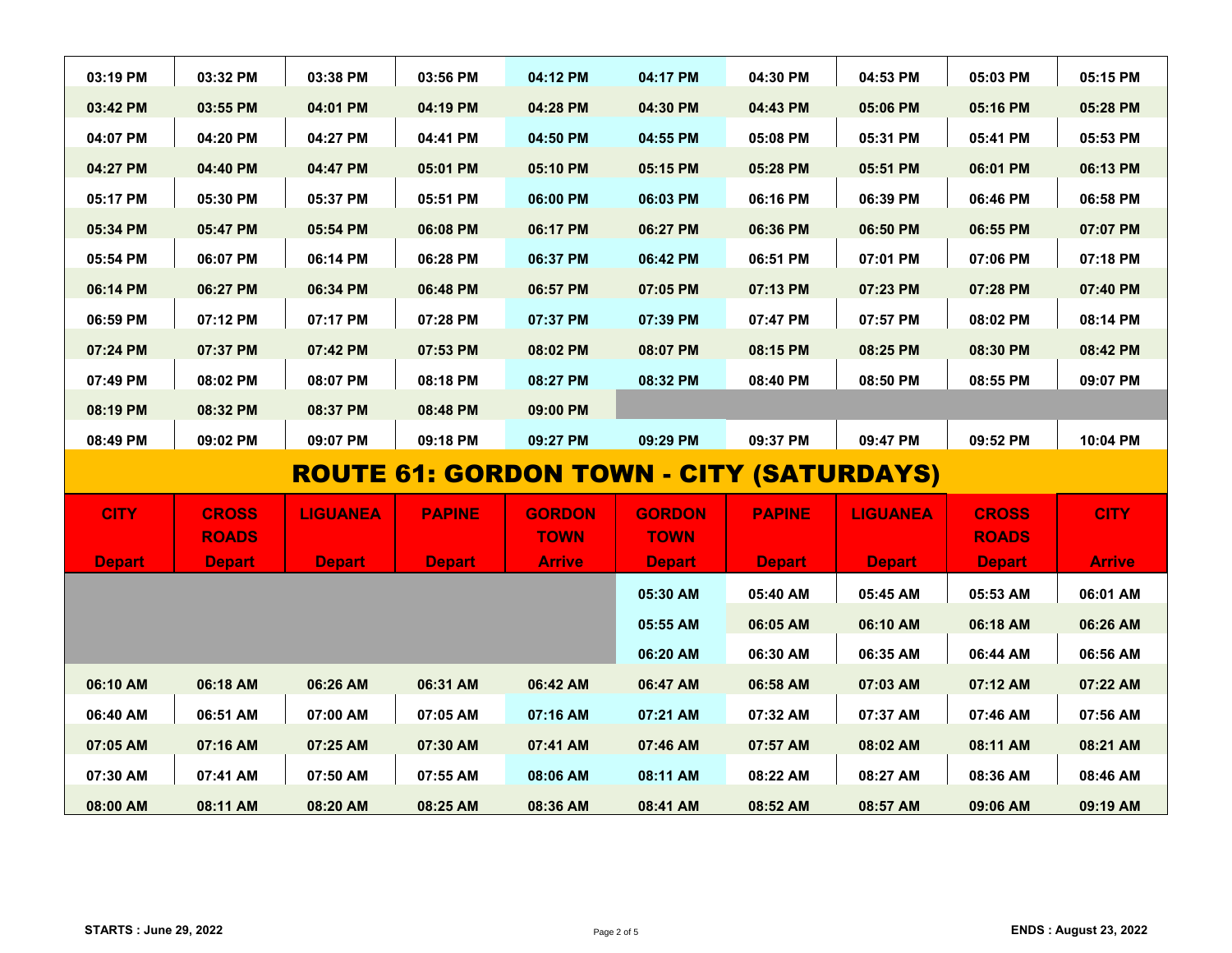| 08:30 AM | 08:41 AM | 08:50 AM | 08:55 AM | 09:06 AM | 09:11 AM | 09:23 AM | 09:28 AM | 09:40 AM | 09:53 AM |
|----------|----------|----------|----------|----------|----------|----------|----------|----------|----------|
| 09:00 AM | 09:11 AM | 09:22 AM | 09:27 AM | 09:39 AM | 09:44 AM | 09:56 AM | 10:01 AM | 10:13 AM | 10:26 AM |
| 09:30 AM | 09:41 AM | 09:52 AM | 09:57 AM | 10:09 AM | 10:14 AM | 10:26 AM | 10:31 AM | 10:43 AM | 10:56 AM |
| 10:00 AM | 10:11 AM | 10:22 AM | 10:27 AM | 10:39 AM | 10:44 AM | 10:56 AM | 11:01 AM | 11:13 AM | 11:26 AM |
| 10:35 AM | 10:46 AM | 10:57 AM | 11:02 AM | 11:14 AM | 11:19 AM | 11:31 AM | 11:36 AM | 11:48 AM | 12:01 PM |
| 11:05 AM | 11:16 AM | 11:27 AM | 11:32 AM | 11:44 AM | 11:49 AM | 12:01 PM | 12:07 PM | 12:21 PM | 12:35 PM |
| 11:35 AM | 11:46 AM | 11:57 AM | 12:02 PM | 12:14 PM | 12:19 PM | 12:33 PM | 12:39 PM | 12:53 PM | 01:07 PM |
| 12:05 PM | 12:17 PM | 12:28 PM | 12:34 PM | 12:46 PM | 12:51 PM | 01:05 PM | 01:11 PM | 01:25 PM | 01:39 PM |
| 12:40 PM | 12:52 PM | 01:03 PM | 01:09 PM | 01:21 PM | 01:27 PM | 01:41 PM | 01:47 PM | 02:01 PM | 02:15 PM |
| 01:15 PM | 01:27 PM | 01:38 PM | 01:44 PM | 01:56 PM | 02:01 PM | 02:15 PM | 02:21 PM | 02:35 PM | 02:49 PM |
| 01:50 PM | 02:02 PM | 02:13 PM | 02:19 PM | 02:31 PM | 02:36 PM | 02:50 PM | 02:56 PM | 03:10 PM | 03:24 PM |
| 02:25 PM | 02:37 PM | 02:48 PM | 02:54 PM | 03:06 PM | 03:11 PM | 03:25 PM | 03:31 PM | 03:45 PM | 03:59 PM |
| 03:00 PM | 03:12 PM | 03:23 PM | 03:29 PM | 03:41 PM | 03:46 PM | 04:00 PM | 04:06 PM | 04:18 PM | 04:32 PM |
| 03:30 PM | 03:42 PM | 03:53 PM | 03:59 PM | 04:11 PM | 04:16 PM | 04:27 PM | 04:32 PM | 04:44 PM | 04:58 PM |
| 04:05 PM | 04:15 PM | 04:27 PM | 04:33 PM | 04:46 PM | 04:51 PM | 05:02 PM | 05:07 PM | 05:19 PM | 05:33 PM |
| 04:40 PM | 04:50 PM | 05:02 PM | 05:08 PM | 05:21 PM | 05:26 PM | 05:37 PM | 05:42 PM | 05:54 PM | 06:08 PM |
| 05:10 PM | 05:20 PM | 05:32 PM | 05:38 PM | 05:51 PM | 05:56 PM | 06:07 PM | 06:12 PM | 06:24 PM | 06:38 PM |
| 05:45 PM | 05:55 PM | 06:07 PM | 06:13 PM | 06:26 PM | 06:31 PM | 06:42 PM | 06:47 PM | 06:59 PM | 07:13 PM |
| 06:15 PM | 06:25 PM | 06:37 PM | 06:43 PM | 06:56 PM | 07:01 PM | 07:11 PM | 07:16 PM | 07:26 PM | 07:36 PM |
| 06:45 PM | 06:55 PM | 07:07 PM | 07:12 PM | 07:24 PM | 07:29 PM | 07:39 PM | 07:44 PM | 07:54 PM | 08:04 PM |
| 07:15 PM | 07:25 PM | 07:34 PM | 07:39 PM | 07:51 PM | 08:01 PM | 08:11 PM | 08:16 PM | 08:26 PM | 08:36 PM |
| 07:45 PM | 07:55 PM | 08:04 PM | 08:09 PM | 08:21 PM | 08:40 PM | 08:50 PM | 08:55 PM | 09:05 PM | 09:15 PM |
| 08:20 PM | 08:30 PM | 08:39 PM | 08:44 PM | 08:56 PM |          |          |          |          |          |
| 08:55 PM | 09:05 PM | 09:14 PM | 09:19 PM | 09:31 PM |          |          |          |          |          |
| 09:30 PM | 09:40 PM | 09:49 PM | 09:54 PM | 10:06 PM |          |          |          |          |          |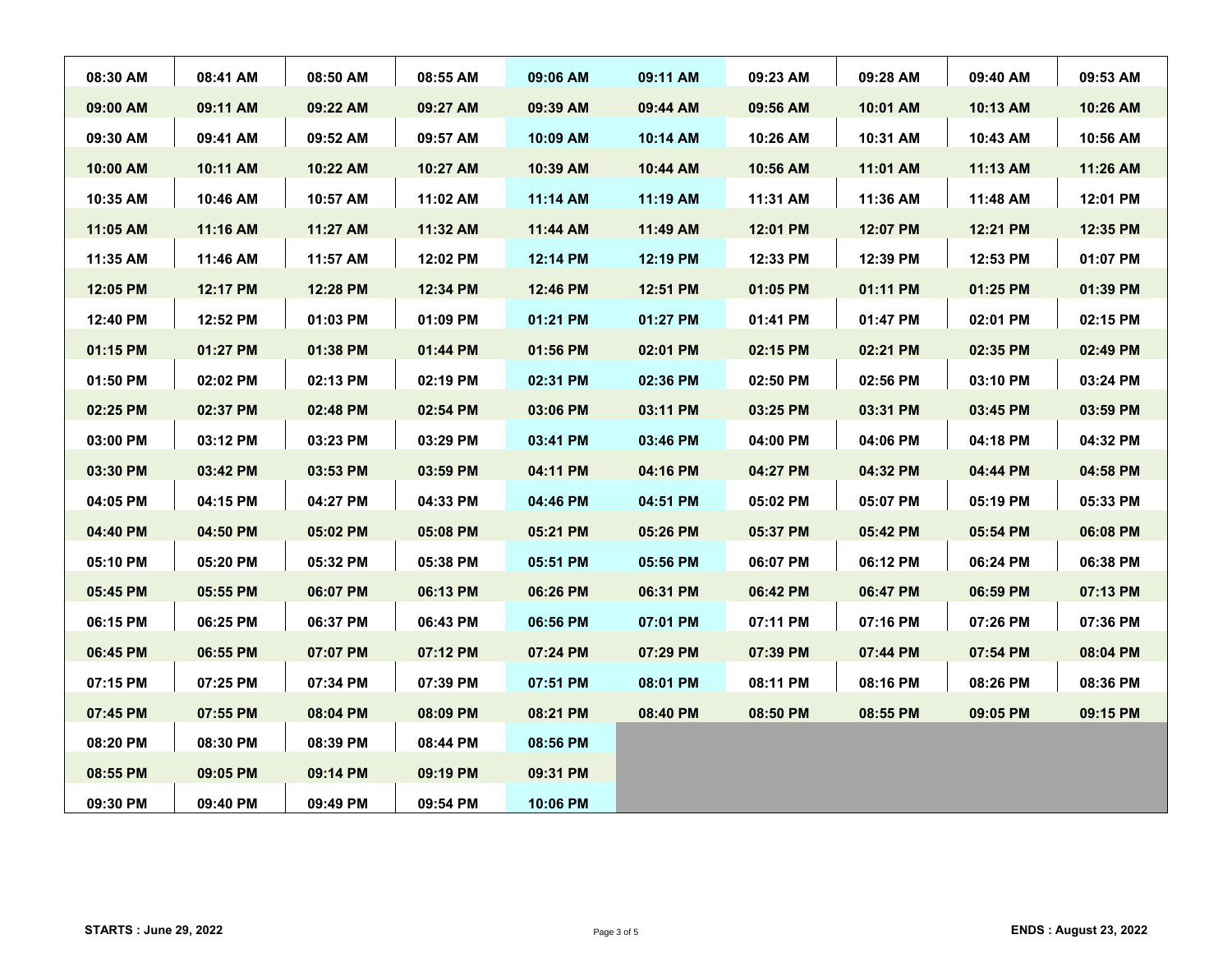| <b>ROUTE 61: GORDON TOWN - CITY (SUNDAYS)</b> |               |                 |               |               |               |               |                 |               |               |
|-----------------------------------------------|---------------|-----------------|---------------|---------------|---------------|---------------|-----------------|---------------|---------------|
| <b>CITY</b>                                   | <b>CROSS</b>  | <b>LIGUANEA</b> | <b>PAPINE</b> | <b>GORDON</b> | <b>GORDON</b> | <b>PAPINE</b> | <b>LIGUANEA</b> | <b>CROSS</b>  | <b>CITY</b>   |
|                                               | <b>ROADS</b>  |                 |               | <b>TOWN</b>   | <b>TOWN</b>   |               |                 | <b>ROADS</b>  |               |
| <b>Depart</b>                                 | <b>Depart</b> | <b>Depart</b>   | <b>Depart</b> | <b>Arrive</b> | <b>Depart</b> | <b>Depart</b> | <b>Depart</b>   | <b>Depart</b> | <b>Arrive</b> |
|                                               |               |                 |               |               | 07:00 AM      | 07:10 AM      | 07:15 AM        | 07:22 AM      | 07:29 AM      |
| 07:00 AM                                      | 07:07 AM      | 07:15 AM        | 07:20 AM      | 07:30 AM      | 07:39 AM      | 07:49 AM      | 07:54 AM        | 08:01 AM      | 08:08 AM      |
| 07:39 AM                                      | 07:46 AM      | 07:54 AM        | 07:59 AM      | 08:09 AM      | 08:18 AM      | 08:28 AM      | 08:33 AM        | 08:40 AM      | 08:47 AM      |
| 08:18 AM                                      | 08:25 AM      | 08:33 AM        | 08:38 AM      | 08:48 AM      | 08:57 AM      | 09:07 AM      | 09:12 AM        | 09:19 AM      | 09:26 AM      |
| 08:57 AM                                      | 09:04 AM      | 09:11 AM        | 09:16 AM      | 09:26 AM      | 09:35 AM      | 09:45 AM      | 09:50 AM        | 09:57 AM      | 10:04 AM      |
| 09:36 AM                                      | 09:43 AM      | 09:50 AM        | 09:55 AM      | 10:05 AM      | 10:14 AM      | 10:24 AM      | 10:29 AM        | 10:36 AM      | 10:43 AM      |
| 10:15 AM                                      | 10:22 AM      | 10:29 AM        | 10:34 AM      | 10:44 AM      | 10:53 AM      | 11:03 AM      | 11:08 AM        | 11:15 AM      | 11:22 AM      |
| 10:54 AM                                      | 11:01 AM      | 11:08 AM        | 11:13 AM      | 11:23 AM      | 11:32 AM      | 11:42 AM      | 11:47 AM        | 11:54 AM      | 12:01 PM      |
| 11:33 AM                                      | 11:40 AM      | 11:47 AM        | 11:52 AM      | 12:02 PM      | 12:11 PM      | 12:21 PM      | 12:26 PM        | 12:33 PM      | 12:40 PM      |
| 12:12 PM                                      | 12:19 PM      | 12:27 PM        | 12:32 PM      | 12:42 PM      | 12:51 PM      | 01:01 PM      | 01:06 PM        | 01:13 PM      | 01:20 PM      |
| 12:51 PM                                      | 12:58 PM      | 01:06 PM        | 01:11 PM      | 01:21 PM      | 01:30 PM      | 01:40 PM      | 01:45 PM        | 01:52 PM      | 01:59 PM      |
| 01:30 PM                                      | 01:37 PM      | 01:45 PM        | 01:50 PM      | 02:00 PM      | 02:09 PM      | 02:19 PM      | 02:24 PM        | 02:31 PM      | 02:38 PM      |
| 02:09 PM                                      | 02:16 PM      | 02:24 PM        | 02:29 PM      | 02:39 PM      | 02:48 PM      | 02:58 PM      | 03:03 PM        | 03:10 PM      | 03:17 PM      |
| 02:48 PM                                      | 02:55 PM      | 03:03 PM        | 03:08 PM      | 03:18 PM      | 03:27 PM      | 03:37 PM      | 03:42 PM        | 03:49 PM      | 03:56 PM      |
| 03:27 PM                                      | 03:34 PM      | 03:42 PM        | 03:47 PM      | 03:57 PM      | 04:06 PM      | 04:16 PM      | 04:21 PM        | 04:29 PM      | 04:36 PM      |
| 04:06 PM                                      | 04:14 PM      | 04:24 PM        | 04:29 PM      | 04:39 PM      | 04:48 PM      | 04:58 PM      | 05:03 PM        | 05:11 PM      | 05:18 PM      |
| 04:45 PM                                      | 04:53 PM      | 05:03 PM        | 05:08 PM      | 05:18 PM      | 05:27 PM      | 05:37 PM      | 05:42 PM        | 05:50 PM      | 05:57 PM      |
| 05:24 PM                                      | 05:32 PM      | 05:42 PM        | 05:47 PM      | 05:57 PM      | 06:06 PM      | 06:16 PM      | 06:21 PM        | 06:29 PM      | 06:36 PM      |
| 06:03 PM                                      | 06:11 PM      | 06:21 PM        | 06:26 PM      | 06:36 PM      | 06:45 PM      | 06:55 PM      | 07:00 PM        | 07:08 PM      | 07:15 PM      |
| 06:42 PM                                      | 06:50 PM      | 07:00 PM        | 07:05 PM      | 07:15 PM      | 07:24 PM      | 07:34 PM      | 07:39 PM        | 07:46 PM      | 07:53 PM      |
| 07:21 PM                                      | 07:28 PM      | 07:35 PM        | 07:40 PM      | 07:50 PM      | 07:53 PM      | 08:03 PM      | 08:08 PM        | 08:15 PM      | 08:22 PM      |
| 08:00 PM                                      | 08:07 PM      | 08:14 PM        | 08:19 PM      | 08:29 PM      | 08:32 PM      | 08:42 PM      | 08:47 PM        | 08:54 PM      | 09:01 PM      |